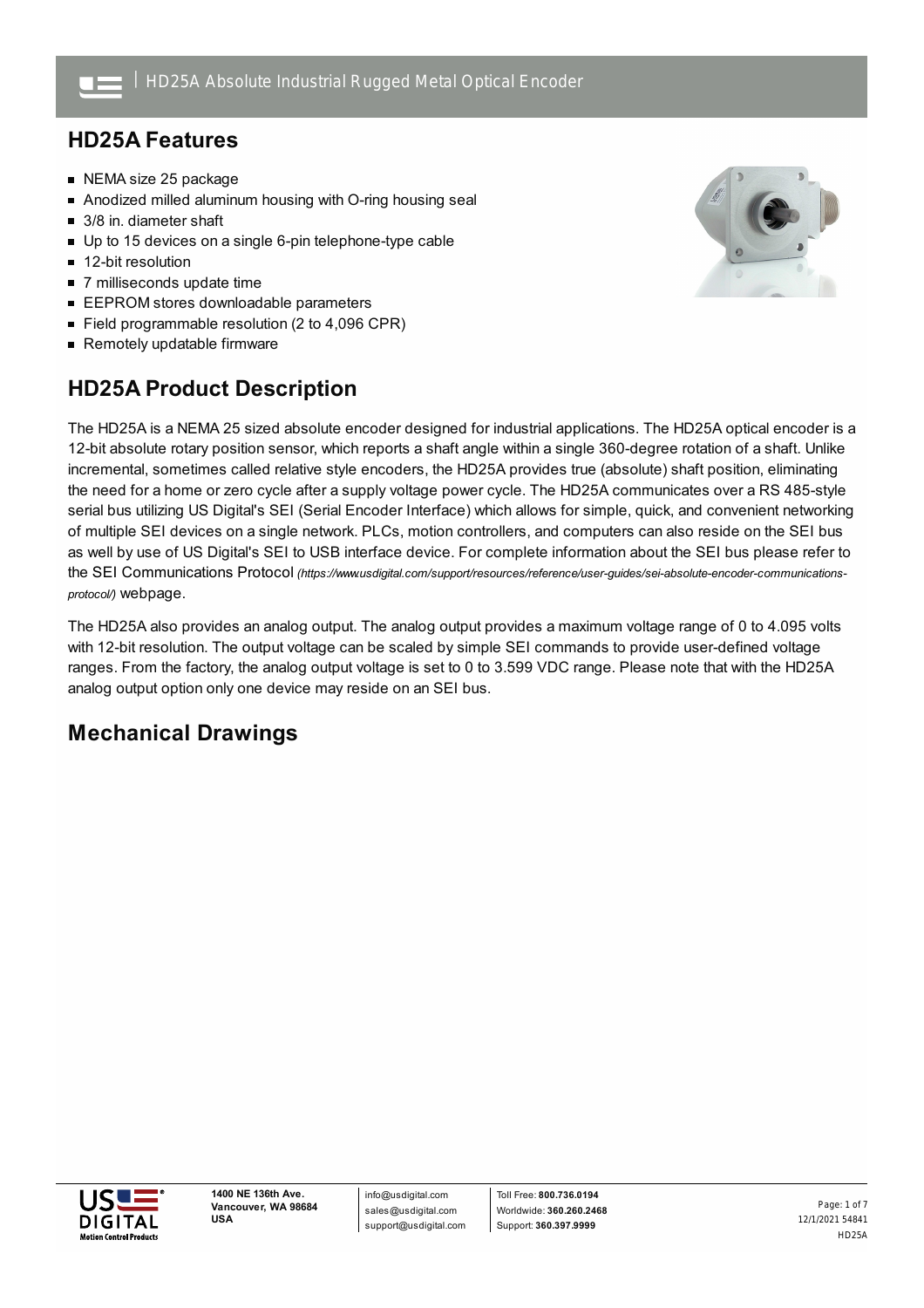

# **Specifications**

### **ENVIRONMENTAL**

| Parameter                              | Value           | <b>Units</b> |
|----------------------------------------|-----------------|--------------|
| <b>Operating Temperature</b>           | $-25C$ to $70C$ | С            |
| Vibration (5 to 2kHz)                  | 20              | G            |
| Shock, 11 mSec                         | 60              | G            |
| Electrostatic Discharge, IEC 61000-4-2 | ±4              | kV           |



info@usdigital.com sales@usdigital.com support@usdigital.com

Toll Free: **800.736.0194** Worldwide: **360.260.2468** Support: **360.397.9999**

12/1/2021 54841 HD25A Page: 2 of 7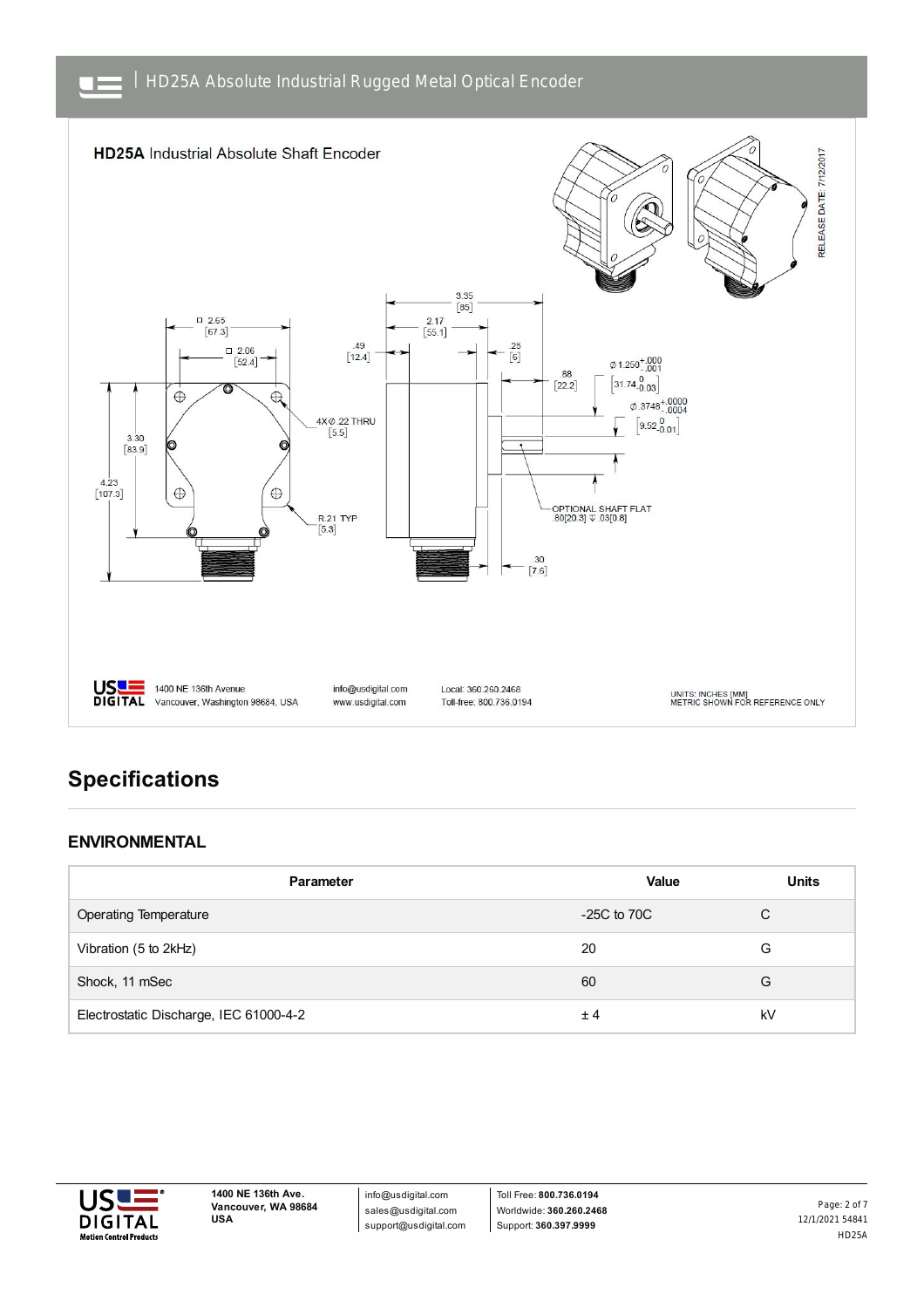

### **MECHANICAL**

| Parameter                                                          | Value                                                                                                                                     |
|--------------------------------------------------------------------|-------------------------------------------------------------------------------------------------------------------------------------------|
| <b>Size</b>                                                        | NEMA <sub>25</sub>                                                                                                                        |
| Housing and Cover Material                                         | Anodized aluminum                                                                                                                         |
| Weight                                                             | 16.91 oz.                                                                                                                                 |
| <b>Shaft Material</b>                                              | Stainless steel                                                                                                                           |
| <b>Shaft Diameter</b>                                              | 0.3748 in. (+0.0000 in. -0.0004 in.)                                                                                                      |
| <b>Shaft Optional Flat Size</b>                                    | 0.80 in. long x 0.03 in. deep                                                                                                             |
| Max. Acceleration                                                  | 100000 rev / sec <sup>2</sup>                                                                                                             |
| Max. Shaft Speed<br>Non-sealed (mechanical)<br>Sealed (mechanical) | 15000 RPM<br>6000 RPM                                                                                                                     |
| Max. Shaft Torque<br>Non-sealed<br>Sealed                          | $< 0.5$ in-oz<br>3.5 in-oz typical                                                                                                        |
| Max. Shaft Load<br>Axial<br>Radial                                 | 40 lb.<br>35 lb.                                                                                                                          |
| Max. Shaft Runout                                                  | 0.0003 in. T.I.R.                                                                                                                         |
| Bearing Life @ 4 Pound Load                                        | 2.3 x 10 <sup>o</sup> revolutions                                                                                                         |
| Moment of Inertia                                                  | $2.8 \times 10^{-4}$ oz-in-sec <sup>2</sup>                                                                                               |
| Technical Bulletin TB1001 - Shaft and<br><b>Bore Tolerances</b>    | Download (https://www.usdigital.com/support/resources/reference/technical-docs/technical-<br>bulletins/shaft-and-bore-tolerances-tb1001/) |

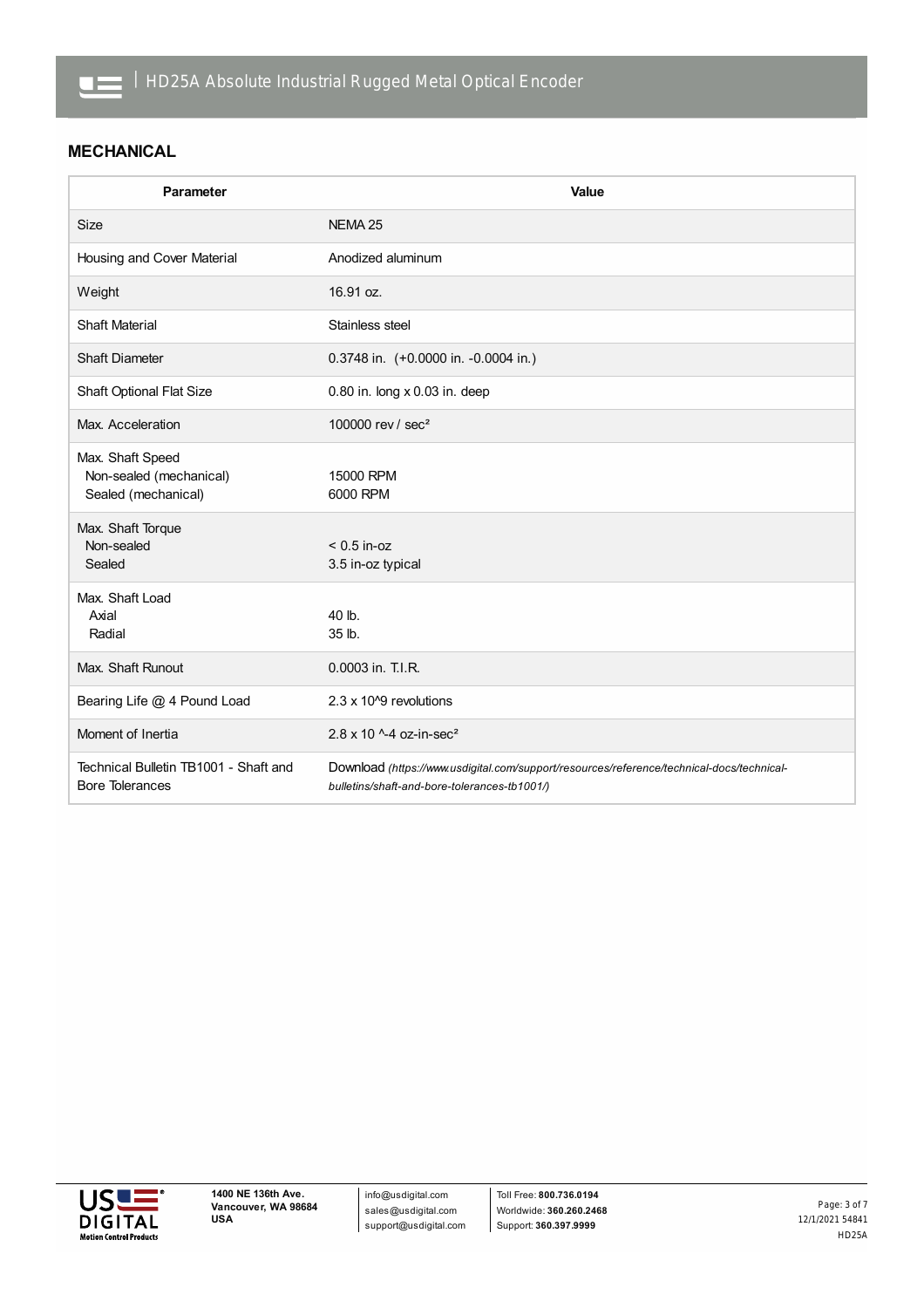

### **ELECTRICAL**

- Specifications apply over entire operating temperature range.
- Typical values are specified at Vcc = 12V and 25C.

| Parameter                                                   | Min.         | Typ.  | Max.           | <b>Units</b> |
|-------------------------------------------------------------|--------------|-------|----------------|--------------|
| Supply Voltage                                              | 7.5          | 12    | 16             | $\vee$       |
| Supply Current<br>Active<br>Sleep                           |              | 14    | 18.5<br>2.5    | mA           |
| Analog Output Impedance                                     |              | 51    |                | Ohms         |
| Zero Scale Analog Voltage                                   | $\mathbf{0}$ | 2     | 12             | mV           |
| Full Scale Analog Voltage                                   | 4.066        | 4.095 | 4.124          | $\vee$       |
| Output Noise (Analog version)                               |              | 10    |                | mV rms       |
| <b>Differential Nonlinearity</b>                            | $-1.0$       |       | 1.0            | <b>LSB</b>   |
| Absolute Accuracy (SEI interface version)                   |              | 0.18  | 0.25           | Degrees      |
| Angle tracking speed<br>Single-turn mode<br>Multi-turn mode |              |       | 3600<br>1800   | <b>RPM</b>   |
| Position Update Rate (1)                                    |              |       | $\overline{7}$ | msec.        |

(1) The internal microcontroller takes a snapshot of the disk every 7 msec. and stores the position in memory. It responds immediately to a "report position request" by sending the most recently computed position.

## **DEFAULT SETTINGS**

| Parameter     | Default value | <b>Volatile?</b> |
|---------------|---------------|------------------|
| SEI address   | $\mathbf 0$   | Non-volatile     |
| Resolution    | 3600          | Non-volatile     |
| Origin offset | 0             | Non-volatile     |
| Baud rate     | 9600          | Volatile         |
| Mode          | 0             | (1)              |

(1) Mode is always restored from non-volatile EEPROM on power-up; however, there are separate SEI commands for setting the RAM copy only, or both the RAM copy and the non-volatile EEPROM copy. For an explanation of the Mode bits see SEI Absolute Encoder Communications Protocol *[\(https://www.usdigital.com/support/resources/reference/user-guides/sei-absolute-encoder-communications-protocol/\)](https://www.usdigital.com/support/resources/reference/user-guides/sei-absolute-encoder-communications-protocol/)*.



info@usdigital.com sales@usdigital.com support@usdigital.com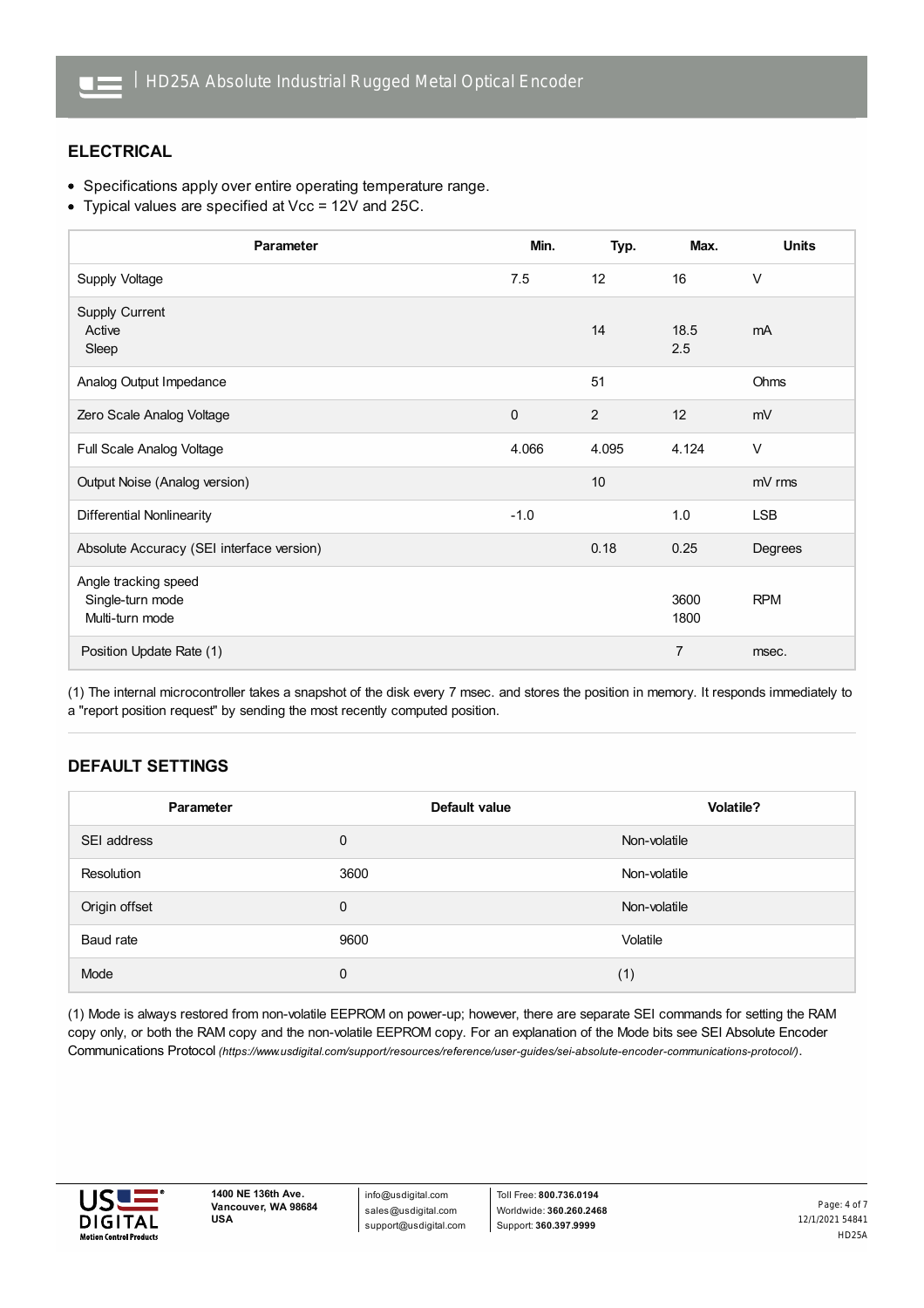

### **SEI NETWORK**



### **ANALOG OUTPUT**

#### **PIN-OUTS**

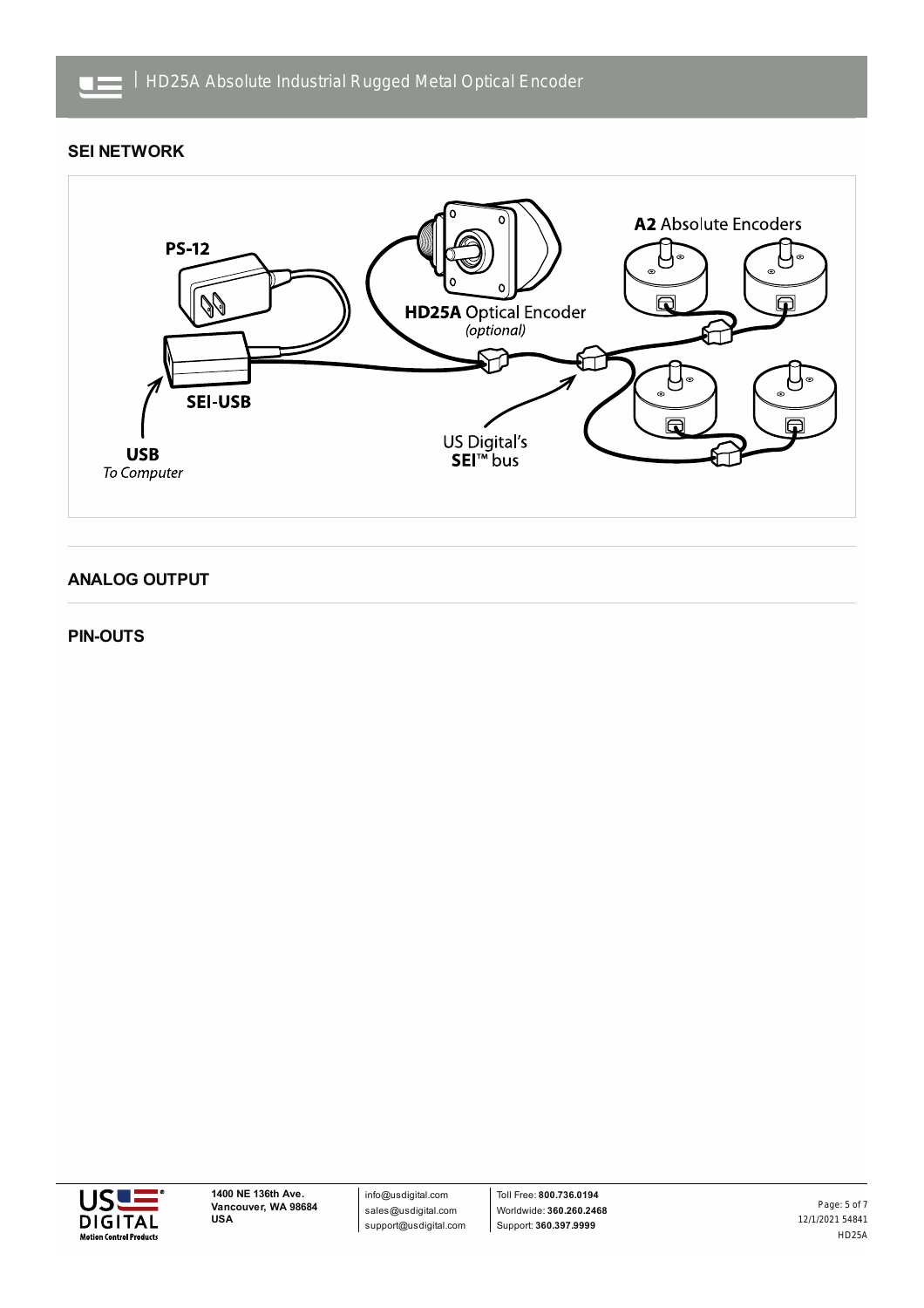| HD25A Absolute Industrial Rugged Metal Optical Encoder





**1400 NE 136th Ave. Vancouver, WA 98684 USA**

info@usdigital.com sales@usdigital.com support@usdigital.com

Toll Free: **800.736.0194** Worldwide: **360.260.2468** Support: **360.397.9999**

12/1/2021 54841 HD25A Page: 6 of 7